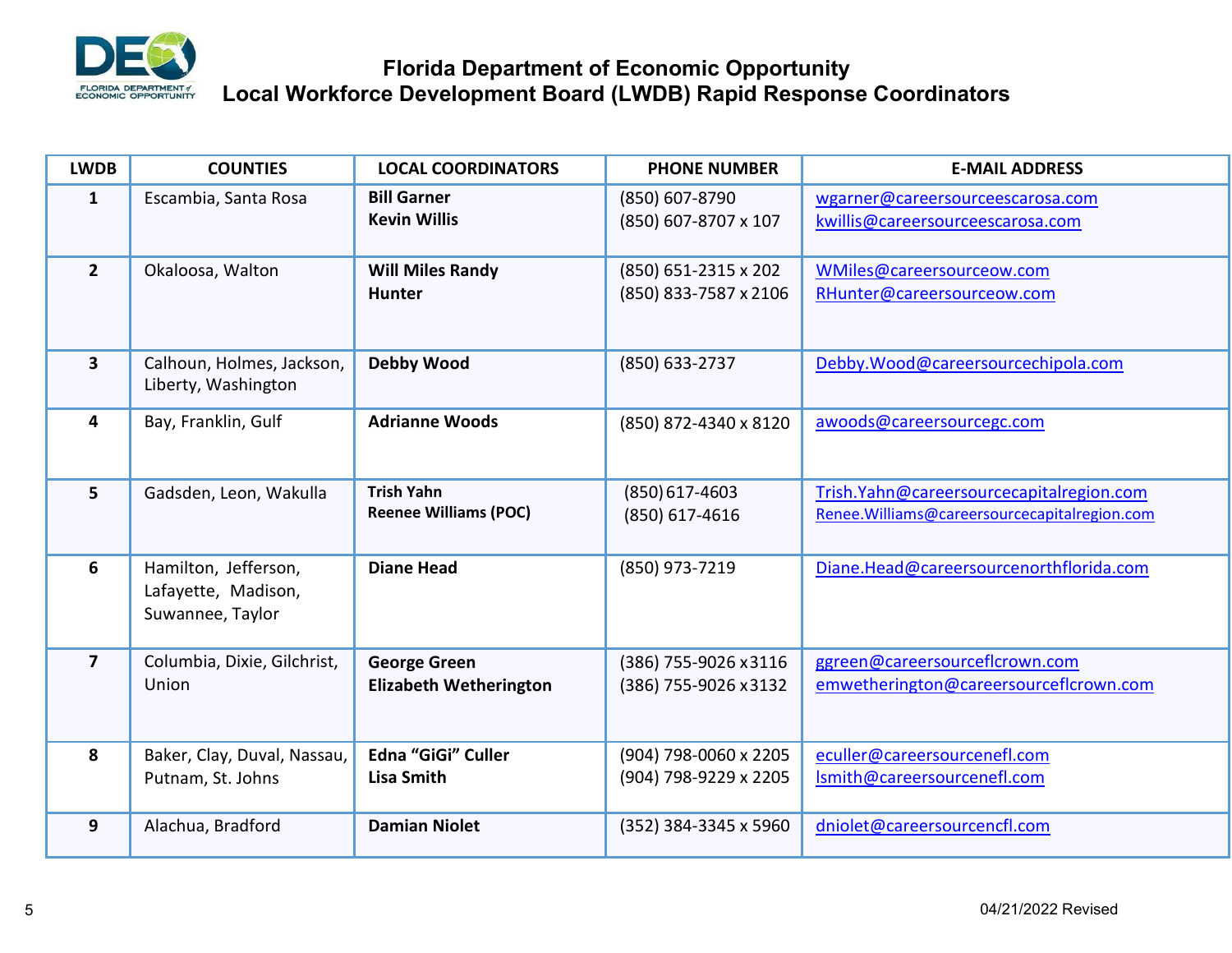

## **Florida Department of Economic Opportunity Local Workforce Development Board (LWDB) Rapid Response Coordinators**

| 10 | Citrus, Levy, Marion   | <b>Kevin Harrison</b>               | (352) 732-1700 x 1136 | kharrison@careersourceclm.com       |
|----|------------------------|-------------------------------------|-----------------------|-------------------------------------|
|    |                        | <b>Earl Beegle</b>                  | (352) 493-6813 x 2202 | ebeegle@careersourceclm.com         |
|    |                        | <b>Cathy Galica</b>                 | (800) 434-5627 x 2205 | cgalica@careersourceclm.com         |
|    |                        | <b>Melissa Saco</b>                 | (352) 732-1700 x 1145 | msaco@careersourceclm.com           |
|    |                        | Larry Trowbridge (POC)              | (352) 732-1700 x 1108 | trowbridge@careersurceclm.com       |
|    |                        |                                     |                       |                                     |
| 11 | Flagler, Volusia       | Selina Ahmadzadeh                   | (386) 316-9884        | selinaahmadzadeh@careersourcefv.com |
|    |                        | Donna Runge                         | (386) 323-7009        | donnarunge@careersourcefv.com       |
|    |                        | <b>Christine Sikora</b>             |                       | christinesikora@careersourcefv.com  |
| 12 | Orange, Osceola,       | <b>Russell Vickery</b>              | (407) 236-3249        | Rvickery@careersourcecf.com         |
|    | Seminole, Lake, Sumter | <b>Eileen Porrata</b>               | (689) 206-4079        | EPorrata@careersourcecf.com         |
|    |                        |                                     |                       |                                     |
|    |                        |                                     |                       |                                     |
| 13 | <b>Brevard</b>         | <b>Kimberly Weatherby</b>           | (321) 394-0590        | kweatherby@careersourcebrevard.com  |
|    |                        |                                     |                       |                                     |
| 14 | Pinellas               | Amy Leuschke                        | $(727)$ 608-2407      | aleuschke@careersourcepinellas.com  |
|    |                        | <b>Melissa Ehrhardt</b>             | (727) 608-2426        | mehrhardt@careersourcepinellas.com  |
|    |                        | <b>Kristopher Lucas</b>             | (727) 415-4386        | klucas@careersourcepinellas.com     |
|    |                        |                                     |                       |                                     |
| 15 | Hillsborough           | <b>Trevor Stout</b>                 | (706) 264-6452        | stoutt@careersourcetb.com           |
|    |                        | Angela Lyons<br><b>Mary Lou Foy</b> | (813) 930-7836        | lyonsa@careersourcetb.com           |
|    |                        | <b>Gabrielle Gilmore</b>            |                       | foym@careersourcetb.com             |
|    |                        |                                     |                       | gilmoreg@careersouthtb.com          |
|    |                        |                                     |                       |                                     |
|    |                        |                                     |                       |                                     |